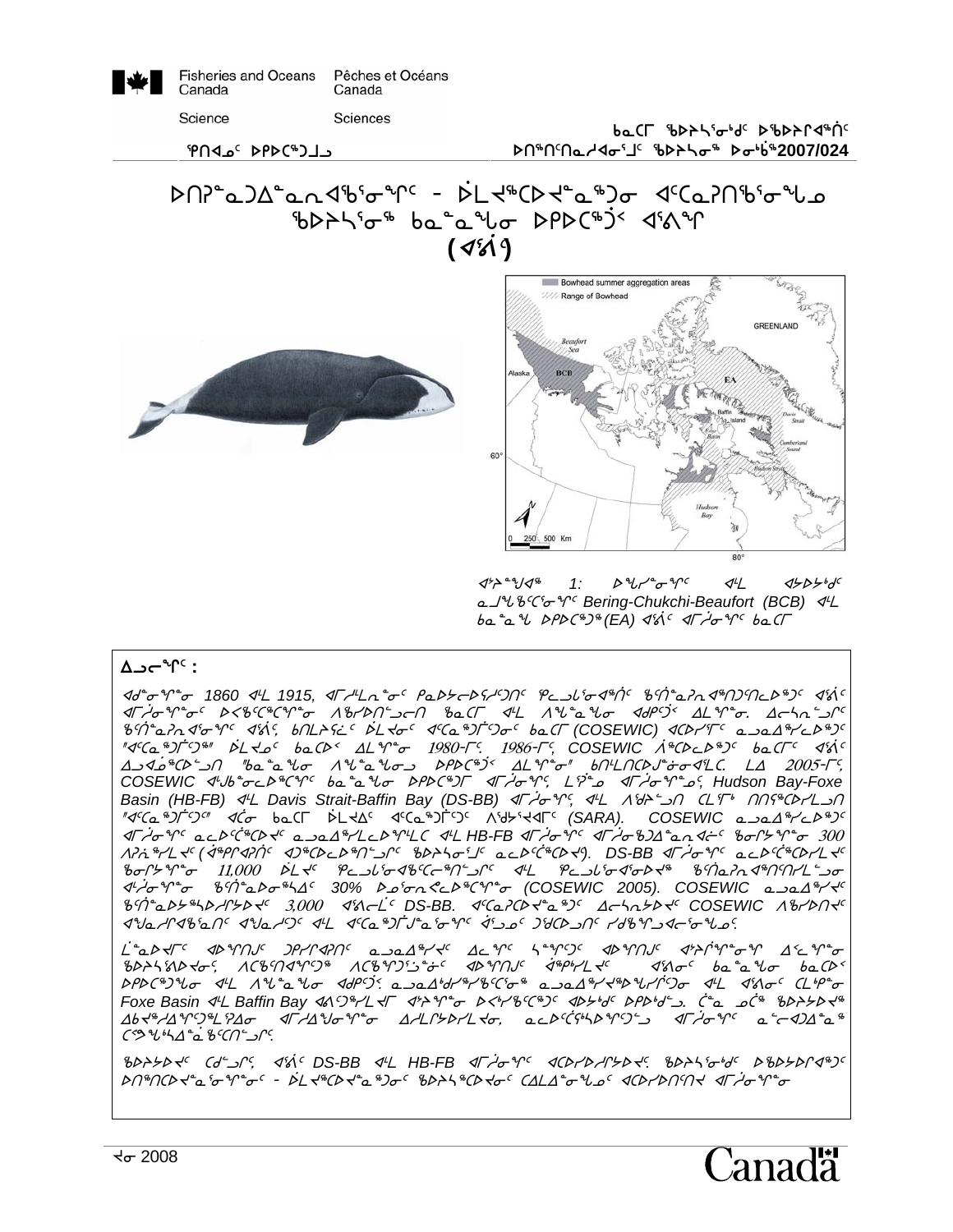ba<sup>n</sup>an<sub>to</sub> din PPDC<sup>a</sup>IF: 6DALINFit 2002-FC ADLFC dFilonne acDCMMxC bananto srsb6gu x3`=5. `x6rQx6bs9li x6vsmJ5 x3`=5, NMs5`b6bsJ *7,309 (95% CI = 3,161-16,900)* x3`=5 a  $x^{48}$ <sup>T</sup> Eclipse Sound, Prince Regent Inlet  $4^{\mu}L$  Gulf of Boothia 2002- $\Gamma^c$ .  $\zeta^*$   $\Delta L$   $\Delta L$   $\Delta h$   $\Delta L$   $\Delta L$   $\Delta \Delta \Delta h$   $\Delta h$ acD<sup>cc&</sup>CDx<sup>c</sup> ba<sup>o</sup>a us DPDC<sup>&3<</sup> < dlation (EA) ^&rDt2CDqlLc baoa us PP&C3< CrDb{xdlc ach count of the state of the state of the state of the state of the state of the state of the state of the state the state of the state of the state of the state of the state of the state of the state of the state of the L<sup>6</sup>d'G<sup>8</sup>hA<sup>c</sup> HB-FB.  $b\rightarrow b\rightarrow b\rightarrow c\rightarrow c$  a sal<sup>g</sup>/s' dic s'< Cal<sup>2</sup> ALaly<sup>4</sup> albert all a sal<sup>6</sup>d/<sup>8</sup>/o'<sup>rc</sup> a<sub>10</sub>1<sup>8</sup>/5 *Hudson Strait*  $A^{\mu}$ *<sub>13</sub>*  $\rightarrow$ *<sub>0</sub> PPb'<sub>d</sub> (48 o ba<sup>2</sup>a<sup>3</sup>lo ba(Γ PPDC<sup>8</sup>)<sup>2</sup>lo.* 

 $b_0$ <sup>2</sup>  $v_0$ <sup>4</sup> $\sigma$   $\mathcal{P}$ PD $\Gamma$ <sup>4</sup> $\mathcal{S}$ is  $\mathcal{S}$   $\mathcal{S}$   $\mathcal{S}$   $\mathcal{S}$   $\mathcal{S}$   $\mathcal{S}$   $\mathcal{S}$   $\mathcal{S}$   $\mathcal{S}$   $\mathcal{S}$   $\mathcal{S}$   $\mathcal{S}$   $\mathcal{S}$   $\mathcal{S}$   $\mathcal{S}$   $\mathcal{S}$   $\mathcal{S}$   $\mathcal{S}$   $\mathcal{S}$ 

#### **ھ∟∠ھ∆≻"ר**/∟ھ"1

- bَمَالِيَةِ baشَمِينَ مَاسَلَ مَالَ الله عنه المعلم الكامل المستقار بن المستقار بن المستقار المستق XXCDXDTo`oC JPYN4Mo aCDCWNXC XIFAon%CCD%CY^DXMAP (PC داه بالحادية) x<sup>6</sup> 12,300 (Woodby 4t Botkin 1993).
- $\Delta$ < $\Delta^2$ ° $\Delta^3$   $\Delta^4$   $\Delta^7$  $\sigma^4$ <sup>c</sup>  $\Delta^4$  $\Delta^5$  $\Delta^6$  $\Delta^4$  $\Delta^7$   $\Delta^8$   $\Delta^8$   $\Delta^8$   $\Delta^8$   $\Delta^8$  $\Delta^8$  $\Delta^7$   $\Delta^8$  $\Delta^8$  $\Delta^8$  $\Delta^8$  $\Delta^8$  $\Delta^8$  $\Delta^8$  $\Delta^8$  $\Delta^8$  $\Delta^8$  $\Delta^8$  $\Delta^8$  $\Delta^8$  $\Delta^8$  $\Delta^8$  $\Delta^8$  $\Delta$  $4^{\omega}b$ bel  $4^{\omega}a^{\omega}b^{\omega}b^{\omega}$  and  $\omega$  and  $\omega$  Eclipse Sound. Prince Regent Inlet  $4^{\omega}b$  Gulf of Boothia  $2002 - \Gamma^c$ .
- bn\*nัก $s_5$ ti3jty 70% bd $n_6$  d $n_7$ der $n_6$ er $n_6$ s a $-1$ o $-1$ o $-1$ o $-1$ o $-1$ o $-1$
- ba<sup>n</sup>and DPDC<sup>®</sup>) $\Gamma$ <sup>c</sup> didical tone this this as an above didiction of the context of the band of the band of the  $\Lambda$  $X^3$ s disjectis, prider ibsneemble and discusses parameter  $X^3$

### **NUSABOV ProDect**

### **NLOSE SPIGS GRYAGE GRYAGE GRYSTIC GRYSTIGS GRYSTIGS ASSESS** A Late <sup>8</sup>

x5bN6g`u5g5 `smJ5 moZ6 (SARA) Wbc6t5tJ5 st6t5ti3j5 x5bN6g~iX9oxJi ᡏ<sup>ᢈ</sup>ᢗᡆᡄ<sup>ቈ</sup>Ͻℾ᠑ᠣ᠋ᡸᡠᡏ᠌ᢆᢄᡶᢦᠣᠮ᠘᠘ᡗ᠆ᡠᠣᢂ᠕ᢗ᠗᠂᠕ᢗ᠊ᡃ᠗᠂ᡌᡌᡆᡄ᠉᠐ᡶᡉᢂᢐ᠘ XG-C - indeptit was stated to the Cast of the Assessment of the Cast States of the Cast States State NlNw6bs/Exo st6tbsix6g5 ttC6bsymJ5 `smJw5 st6tZ4n9MEsZlx3m`zb. vJq6ymiz Jealobrac ADCoc dJAcaDdo JPrndPloc, AbrDNde JPrndPle ACBanCDde GodaAch shthofit <'albrilk" abaliriyad dil blitbun dilanini blodiofit xikiqiq xitash ismiyadi Δc¬\r>\} {{ {{\displan}}}} {\displan}} {\displan}}} {{\displan}}} \for \{\displan}}} {{\displan}}} { الكام المجاهدة المستقامة المستقامة المستقامة المستقامة المستقامة المستقامة المستقامة المستقامة المستقامة المستق  $\Delta S$ ملاحان ۱۳۴۸-۲۵ مخان دهره سوره که دهان میشود که در مستقاریه میشود که در استقاری که در مقابل که در مقابل که gryP42Notics, World Discussions Webfuld and ServeyState GryCosts Are bisdisported with  $\lambda_5$ hQudiyathove ASHASHAQHAD AFAA AFAALAA AHADHAGAADAC AFAADAC pU#Udutic dt bedigent beday dt opodhydroals in apcopan  $\theta$  $\sim$ 1, Aspective of the cost of the cost of the cost of  $\theta$  and  $\theta$  is  $\theta$  is  $\theta$  is  $\theta$  and  $\theta$  is  $\theta$  is  $\theta$  is  $\theta$  and  $\theta$  is  $\theta$  is  $\theta$  is  $\theta$  is  $\theta$  is  $\theta$  is  $\theta$  is  $\theta$  is  $\theta$  is  $\theta$  is  $\theta$  i st6t5ti3j5 X3NwoDt ~N7mQ/sNhQAi.

ALL2A <'LCDXL+ DL+"L04'LC DL+AC ABYD+7+"2"JC KYLFYD0"MC 2+BCC"CMC A'L. efanecys bldds, ef pompachwos, dhe danecys, ddesnd dseapoddes ن h3d hDwi3j3dbCl+\b3c5, cd5°r16°fC, cd5°r16°fCy5, كم4°cDم°fC . ممكن به من المحمد بن **<٨١٠٤٥ م ١/٢٠ GASIX GOOGLAGIST GASHALL ACTO GOOGLAGIST COMPORTS** ለርზኢ ላზ<sup>ቈ</sup>ጋ<sup>¢</sup>.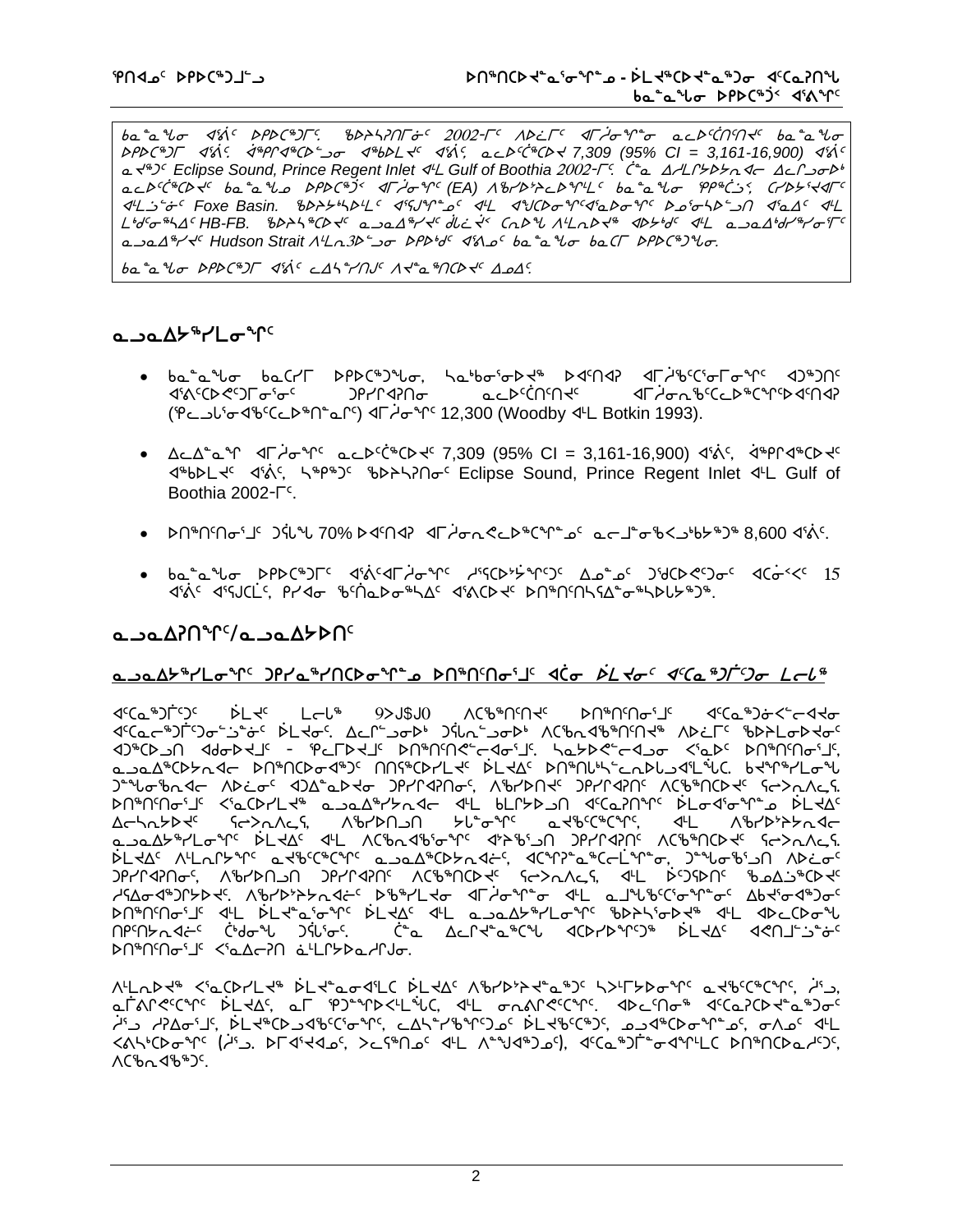## **B.ods)grrs** DN&NCD to did of days

᠍᠍᠍᠊᠍᠊᠍ᡃᡋᢂᢣᠲᢠ᠗᠐ᢣᢃᢣ᠓᠉ᡫᡳᢂᡗᡆ᠅ᡮ᠓᠉ᡫ᠅ᢣ᠓᠅ᢣᡁ᠗ᢣᠾ᠗ᡫᠾᡅ᠅ᠾ᠗ᢣᠾ᠅᠗ᢣ᠅ᡪ᠅ᡁ᠘ᢣ᠅ᠾ IF A THONG THE LOOK AFT ALLER AND ARABELL AND THE SARA, <u> ÞՈჼՈ</u>ՐϷ<del>Վ</del>٬ ⊲Г*Ժ*ԺԳՐ٬ ⊲ԳՐԺՃՐՎՖჼՐԳՐ٬ ⊲<ՈՐ∟ÞჼՐϞՐԺ ¬ՏჼԹჼልՐ∟ÞჼՐՎԺԺ ⊲ՎԼ ՎჼՔÞԼልՐԺԳՐ ᡕᡁ᠆᠂ᡆᡄ*ᢣᡆ᠕ᠸ᠂ᡆ᠑ᡑᢗᢂᢋᡄᡄ᠄*᠐᠂᠀ᢐᢩᡑ᠙᠁᠈ᡏᢖᠾ᠅᠂᠅ᡔᡗᡁᠾᢣᠮ᠀᠅ᡒ᠉ᡁ᠗᠅᠀ᠰ᠕ᠾᠾᠾᡀ ᠊ᡏᡉᢂᢣᢣᡆᡱᢀ᠂ᢠ᠘ᢣᡈᢂᢣᡆᠾ᠉ᡫᢄᢣᡫ᠉ᠾ᠉ᡁᢄᢣᢣᢣᢣ᠅ᢣᠾ᠉ᡁᠫᡉᢣᡗᢣᡆ᠉ᡫᡅᢆᡉ<br>ᢂᡋᡆᢂᡁᢂᢣᡫᢥ᠉ᡁᢂᡁᢣᢂᡪ᠖ᡁᡫᢄᢣ᠗ᢣᠾ᠅ᡁᢄᡫᡫ᠓᠉᠂ᡧᡌ᠌ᢗᡌᠷ<br>ᡘᡌ᠋ᡉᢂᡁ᠓ᡪ᠉᠅ᡌᡳᡉᡫ᠅ᢐᡙ᠅ᡁᢄᡫ᠘ᠻ᠅ᡁᡗ᠅ᡁᢄ᠘ᡫ᠕᠉᠓ᠻ Δσ<sup>464</sup>)٢ >\\*Ոᠰᢪᠣ Ϸďᡗᠠᡏᠯ᠒ᡗᢔ᠂ᡕᡆᠰᠰᢪᠴ᠂ᡕᡏᢤᠻ᠂ᡕᡌ᠇ᢣᡆᠰᠼᠻ᠂᠈ᡲᡃᡊᢂᢣᢦ᠂ᡕ᠅ᠺᡒᠰ᠂᠀᠀ ᠘ᢣᡃ᠘ᡗᢣ**ᢧ**ᢣᡕ᠂᠌ᢂ᠋ᢦ᠒᠂᠄᠋ᡇᡄᠴ᠘ᡃᢐ᠊ᡏᡑᢗᡔᢧᡑᢗᢈᡄᢧᡑ᠓᠌᠆ᢑ᠃᠗᠉ᠺᡅᢣᡳ᠂ᢠ᠀᠈ᢗᠥ᠆᠗᠃᠐ᠰ᠕ᡊᡙᢛ᠋᠂᠂ᡬᠼ AALՐኦϷᢣᢥ᠂Ĺᡄᡃ᠑ᡆ᠂᠂ďᢣ᠈ᢪ᠖ᡃᢗᡝᢐᠰ᠌ᡊ᠂ᢆᡆᡃᠮ᠋ᠣᡃᡃ᠂᠂ᡏᠮ᠂ᢣᠥᡗᢣᡅ᠘ᢂᢣ᠖᠀ᡆ᠄᠃᠆᠃᠃᠃᠃᠃  $2005$ ).

#### <u>ᢦᡆ᠆ᢣᢞ᠇ᡉᢂ᠕ᢞ᠓ᢝᡙ᠖ᡔ᠙᠆ᢐ</u>

ᡕ᠐ᡆᢂᢐᢞᡁ᠌᠆ᡘᠯ᠘ᡉᢞᡗ᠆ᢆᠣᢄ᠂᠓ᠻ᠆ᢆ᠘ᢣ᠐ᢞ᠓ᢞ᠓ᢞ᠓ᡊᡏᠾᡷ᠑ᠻ᠂᠆ᡘᠫᡐᡏᡖ᠉᠂᠗ᢞᠾ᠘ᢣᢂᢣ᠖᠂᠕ᡒᢄᢣᢞᡳᢄ<br>᠗ᡃ᠗ᡃ᠖ᡃᢕ᠖ᢞᢩᡳ᠄᠂ᡏᠰᢂ᠂ᢩ᠕ᢞᢕᢄ᠉᠐ᡫ᠙ᢅᢗᡉ᠅᠓ᢄ᠕᠅᠕ᢣ᠐ᢣ᠕ᢣᢄ᠕ᢒ᠕ᢣᢂᢣ᠐ᢣ᠅᠕ᠳ᠅᠕ᡛ᠘ᢣ<br>ᢂ᠂᠗ᡰᡉᢂᡁ᠅᠖ᡧᢄᢣᢄ᠆ᢣᢂ᠂᠒ᢝ᠓ᠻ᠓᠅᠐ᢞ᠉ᡶ᠓᠅᠓ᡬ᠗᠅᠅᠕ᢞᢉᢄ᠕᠅ᡛᢄᢣ᠅᠕᠅ᠳᡐ᠗ᡰ᠉ ᡕᡆᠲᢂᡆ᠗ᡕ᠂ᡕᡁᢩᡳ᠖ᡪᡁᡑᠾ᠐ᠾᡙᠢᡇᢋ᠐᠂᠀ᡧᡁ᠐ᢣ᠂᠗ᢣ᠓ᡁ᠐ᠳ᠈ᡁ᠉᠇᠀ᡕᡆᢄ᠂ᡕᠾᠾᠾᢂᡁ

᠘ᡄᠰ᠂᠘᠘ᡃᡁᡗᢣᢧᡪ᠂᠌ᡉ᠍᠍ᢃᡧᠣᡃᡅᡕ᠂᠂᠈ᢃᠰ᠈᠘᠂ᡇᠲᢧᠲ᠕ᡆ᠐᠂᠕ᠾ᠓᠂ᡁ᠆᠀ᡤ᠈ᡕ᠉᠐ᡊᡰᢋᡔᠣ<sub></sub> **ᢂ᠆ᢣᡳᢄ᠆ᢣ᠗ᢜᠾᢜᠾᢜᠾ᠗ᠾᡵᡵᡵᢜᡵ᠗ᡸ᠓ᠪᡲᡵ᠗ᡵ᠗ᡵ᠗ᡵ᠗ᡵ᠗ᡵ᠗ᡵ᠗ᡵ᠗ᡵ᠗ᡵ᠗᠗ᡵ** ᠑ᡷᡅᡃᡥ᠋᠊ᡒ᠂ᡏ᠋ᡃᡪ᠍ᡆ᠌ᡏ᠂᠌ᢗ᠆ᡄ᠘ᠣ᠂ᡏᡆ᠍ᡆᡃᢥ᠘᠆ᡗᡊ᠂ᡬ᠘ᢣᢩᠣ᠌᠂ᡘᡃᡃᠳᢣᢂᢣ᠘ᢣ᠙᠂᠓ᢉᡲᡃᢗᢂᡳ᠘ᢋᢛ᠂᠂ᡏᡃ᠘᠂ᡏ᠀᠋ᡌ C-CLDO CLO DULLO DECOYLCON JECD CLO DECOSO DA DANCO CLOUS DLEAS. Δ⊆Γ٩<sup>ς</sup>کا, COSEWIC ٩b>٩٠b-σ٠ ود٤٠)٢ های ΠΩ٢٩٢L ده نمله کلم د ١٩٢٥ وحد الله محمد الله د الله عليه د ا ᠑ᡷᡃᡃ᠖᠋ᢂ᠋ᢗᢂᢣ᠖ᡕ᠅ᢂᡁᢄᢣᢉ᠅᠕ᡫᠾ᠕ᢣᠾ᠉ᠾ᠓ᡔ᠑ᠰ᠅᠕ᢣᠾ᠗ᠴ᠈ᢥᠾᢂᠾ᠓᠘ᢣ᠔ᢞ᠗ bester under the published virtually of the server of the state of <u>ᢆ</u>ڡᡄᢂᡬ᠓ᢦᢪᢗᢂᢣᠥ<sup>ᢈ</sup>᠂ᡆᡏ*ᢣ*ᠣᡃᢡᡒ᠂᠕᠈ᡃᡃᡰ<᠆ᢆᡕᢦᡆ᠊ᡃᡥᡉ

ᡏᠰ᠆ᡏ᠆᠂ᡁᢂᢣᢣᠾ᠗ᢣᢣ᠅ᠳᡈ᠅᠕ᢣᠲᠾ᠆ᡁᡗ᠆᠄ᠾᡐᢣᢣ᠉ᢣ᠗ᢣᢣ᠉ᡰᢂᢐᢞᠰ᠉ᢣᢣ᠀ᡆ ᢣᡅ᠐ᡤ᠐ᢣ᠂ᡁᢂᢣᡗᢣᡏᡕᢂᡁ᠀᠂᠂ᡮ᠈ᢣ᠉ᡫᡏ᠆ᢥᠾ᠉ᠾ᠆ᡗᢣᢞᠾ᠂ᡏᠾ᠘ᡵ᠕ᢞᠾ᠈ᢣᠾ᠈ᢋᠾ᠐ᢣᢣᠾ ᠍᠍᠍᠍ᡃᡋᡉᢂᢣᡐᢦᡏᠾ᠂ᠾᢂᡉ᠂ᡁᢂᠴ᠅᠖ᢣᢣ᠅᠖ᡛ᠅ᠰ᠑᠘ᡫ᠅ᡆᡵ᠑ᢣᠫᡳᡧᢄᢣᡙᡬ᠉ᡫ᠅ᡗᡆᢂᡁ᠔ᡱᠾ acD<sup>c</sup>C+CD + ddoDo+C dLdo+C AP+C+cdo+C deD+DN bshDb+dPL TRENDS (Gerrodette 1993) acD<sup>c</sup>CPCDcD<sup>&</sup>Dc dishol discussion that suckey the sensor and the sensor of the sensor sensor the sensor t ᡃ᠆ᠳ᠕ᠣ᠗ᡔᠣᢇᠣ᠐᠀᠉᠂ᡁ᠉ᠰ᠉ᢣ᠘᠆ᢄᢄ᠃᠆᠑ᢌ᠂᠑ᡵ᠆᠕᠅᠀ᡆ᠅᠗ᢣ᠅᠉ᡗ᠅᠗᠅᠀᠐ C-CLoc 'deds, APSKedMd'ons bDAYLAUSSO CALAeLLOC.

ৰিলিক পুৰুত প্ৰকাশ কৰা বিলিপেৰ বাবা পৰি প্ৰস্থাতি কৰা প্ৰস্থাতি কৰা প্ৰকাশ কৰি বিলিপিক বিলিপিক পু ᡶ<sup>ᡃ</sup>᠊ᢆҩ᠂ჼᢧ᠘᠋᠘ᡕ᠆᠋ᡃᠣ<sup>ᡈ</sup>ᡗᠻᡕ᠂ᡏᡃᡭ᠋ᢦᡉ᠊ᡏᡃᡃᢗᢂ᠖᠋ᡃᢗᡄᢂ᠋ᡌ᠅᠗ᡗ᠂ᡏᡏᡒᢂᡏ᠂᠄ᠯᢗᢣ᠌᠆ᡆ᠓ᠬ᠅ᠵ᠆ᡏᡉ᠘ᢣᡩ᠙

drind up the contents of the content of the cost of the content of the content of the content of the content o G مالا به من الله عنه الله الله عنه الله عنه الله عنه الله عنه الله عنه الله عنه الله عنه الله عنه الله عنه ال<br>الله عنه الله عنه الله عنه الله عنه الله عنه الله عنه الله عنه الله عنه الله عنه الله عنه الله عنه الله عنه ال  $15.$ 

**<D \*JNJ<sup>c</sup> \*b>>L**b \*r^S^ < <d\*p\*/o\*T<sup>c</sup> <dobinx\*a\*C\*lo >N \*N°NMo\*J'. \*P<br/>\_\_JL'as, ^\*L/"  $48\Delta^2$ ς,  $40\Delta^4$ ,  $42\Delta^3$  ( $100$ )  $100$  ( $100$ )  $100$  ( $100$ )  $100$  ( $100$ )  $100$ ᠊ᡏ᠋ᡃᡪ᠍ᡕ᠘ᡕᡆᡆ᠅᠂ᢠᠾ᠌ᢈᢃᢣᡆ᠉᠂᠂ᡆ᠘ᢣ᠐ᢣᡆᢞᡳ᠉ᢣ᠖ᢣᠾᠾ᠗ᢣᠾᠾ᠉ᡱᡵ᠘ᢣ᠑ᢣᡌᡕ᠗ᢣᠾᢂᢆᡁ᠗ᢣ᠕ᢣᠾ᠅᠗ᢣ᠘ᢣ᠗ᡰ᠅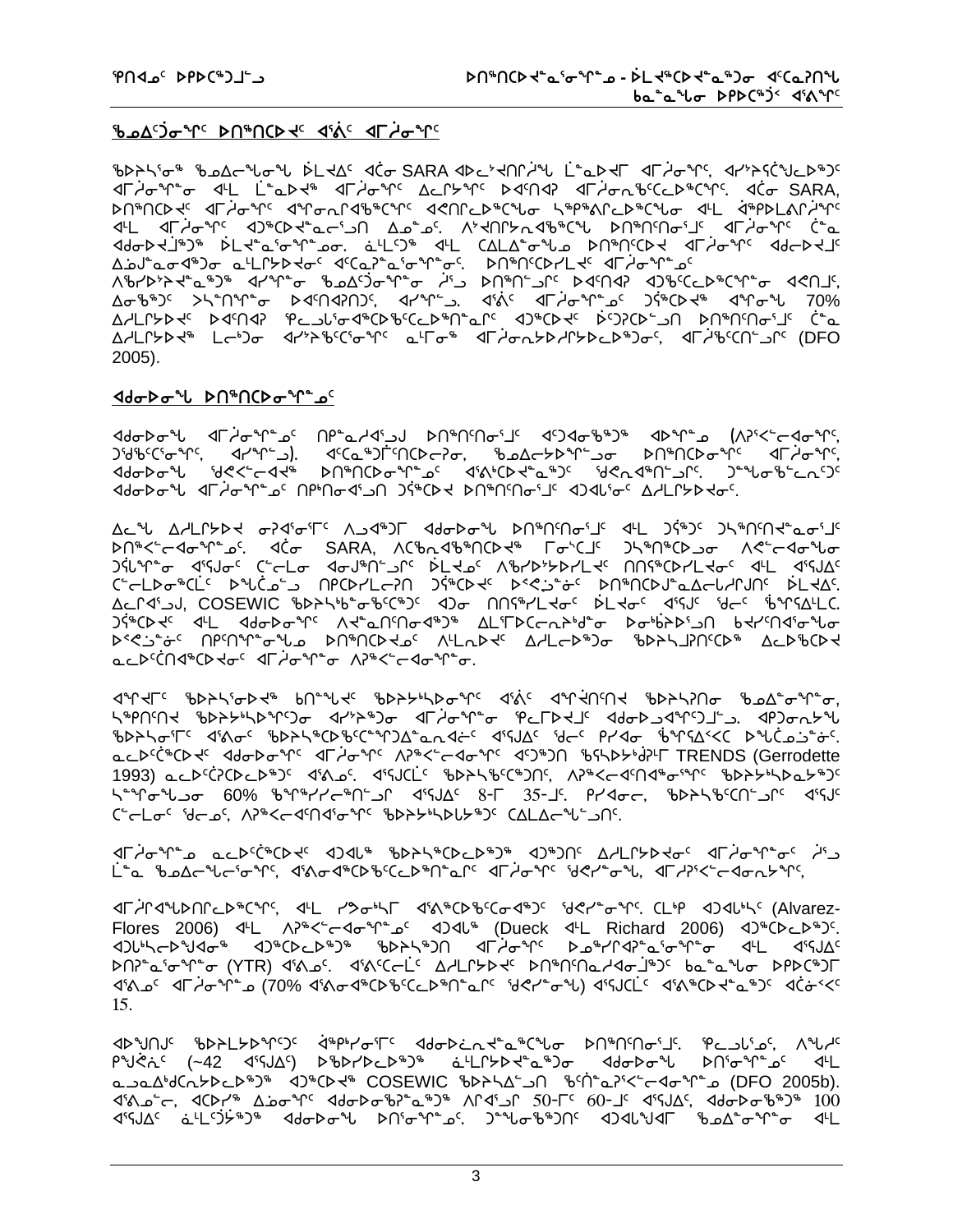ckw8iq5 NMs5`b6bsJ5 whmQ/slt x5t5`glt x3=6bs?5g5, whmQ/sJ8N6g6 trbsix3m5  $\mathsf{P} \cap \mathsf{G}$ ng $\mathsf{G} \subset \mathsf{G}$ 

#### **`smJw5 xsq5 x7m xu`hiq5 ckw~lc5b3iq5**

لكم3' (*Balaena mysticetus*) (Linnaeus 1758) ზთՐ≻<د℃ სასბნენენ ისებანებიზენ. www.kitshippor.com/www.kitshipport/stanting-community-community-community-community-community-community-commun  $\Lambda$ 5 (Montague 1993).  $\sigma$ <br/>dbedie and the probot  $\sigma$  and  $\sigma$   $\Lambda$ k6bFT9Cyc موالكات الحاكوات التي تقاطع التي تقاطع المستقام التي تقاطع التي تقاطع المستقام التي تقاطع التي تقاطع (zooplankton).

**IF AL ALS THE CONSTRAT CONSTRAT ASSET ASSETS ASSETS ALSO ASSETS ANCLES** et al. 1999, Schell and Saupe 1993, Weintraub 1996). Δ<sup>ε</sup> Δ<sup>ρ</sup>σ<sup>ε</sup>γ<sup>ς</sup> d'ώς θυλλειθείςθυλίες s b محمد 20 m xp o (Nerini et al. 1984). x 3Un pro show die x die die die whmQ/sJ5 koxD8Ny9lt 12-13 m (Koski *et al.* 1993). x3Nw5 koxD8No`h5 ciQ/zi 12 to 14 m (Koski *et al.* 1993) 4L D \*L c + 19 4 5 (Rosa et al. 2004). 25 (Rosa et al. 2004). 4 `m5yu~l8~i5 g8zic6g5 NMs5`b6bsymJ5 !\$ b6r5 x7m w3iso6gt5 wSDu tr5gA Ji WQx3iq8k5. x3Nw5 BCB xu`1hiq8i eg3qs6gQ/s?5g5 x3CAw5 `cqCDw7mb 3-4 (Koski *et al.* 1993). *4'*ልଏذ<sup>ַ (</sup>የلَامْكَة 4-4.5 m <u>አ</u>ذك<sup>ْمِنْ (Koski *et al.* 1993) 4'L ለአትረَّ 4'Lَمْكَة مَّاكَة الكَّابَّة (Koski *et al.* 1993</sup> ∆୮<sup>۱</sup>`o<sup>2</sup>°a1'Y ك−الي7°a1'A. x<sup>a</sup>b8°C1'X x<sup>1</sup>GSKi *et al.* 1993). ∆<sup>L</sup>To h4<sup>c</sup>y m4 مستقار میں کی ہے۔<br>استقار کے استقار کر کر کے ساتھ کہ کہ ہم میں کہ تعلیم ہے۔ اس کے اس کے اس کے اس کے اس کے اس کے  $\sigma$ ሊናበፈን՟ፌ $\sigma$ ჼኣኦ $\sigma$ ჼጋበና (Schell and Saupe 1993). ጋ՟Ⴏ $\sigma$ ჼᢧ)በ ፈነኦ՟Ⴏ $\sigma$  ጋየ/Րፈንበ $\sigma$ ና BCB  $\overline{P}$ خش من المسلم المعاصر المعاصر المعاصر المعاصر المعاصر (Zeh *et al.* 1993). BCB هن المعاصر المعاصر المعاصر المعاصر المعاصر المعاصر المعاصر المعاصر المعاصر المعاصر المعاصر المعاصر المعاصر المعاصر المعاصر المعاصر المع  $\Delta\Gamma$ <sub>2</sub><sup>9%</sup><5-40<sup>%</sup> id<%/Lo% acd<co>Cot%3.4% (George *et al.* 2004).

T<sub>e</sub>=هلاد طلمحال المحارطهان فتحاليها المخارق طلوبها المجاريكية وحملاه والمفيها المحمول COSEWIC NlNw6bsymJ5 xu`hiq5 (HB-FB) x7m (DS-BB) (Postma *et al.* 2006). NlNw4fy6yc5b3i6 gryQxDt5 NlNw6yJ5 x3`=5 NjzD~l/c5b`h5 vN8Nzi vNbu srsb6gu5 x7m Wz8Nzi xfr5`g2. Njzc5b3iq5 xf8iq8i Foxe Basin x7m Prince Regent Inlet, 4d<sup>e</sup> σ<sup>ε</sup>νητό Baffin Bay 4L Prince Regent Inlet, 4LSCD® a JubCG The Aules AAD®PLtof x3CAu xbsy3u5 ttC6bsymJ5 (Dueck *et al.* 2006). csp/symJ5 x3CAq8k x7m  $\Delta^4$ 2003). Pb>\?n Pb>\'g' 4L a\_oa4d(e' a\_oa4"YYLd' Prince Regent Inlet ALLab' o  $\Delta$ ታታየ ⊾ረ®ርኮሮናን® (Cosens et al 2006, Dueck *et al.* 2006) <sup>4</sup>L C +d< Hudson Strait ለዜ<sub>ባ</sub>ታዊ srx9o=Q/s9li x3=k5 vN8Nzi vNbu srsb6gu5 (Heide-Jørgensen *et al.* 2003, 2006, **Dueck** *et al.* 2006, Koski *et al.* 2006). PPP U GAL SAPP 10 x 4r'> U SCHS

 $A$ مكاحلا كان الكام التي توليق المستقام المستقام المستقام والتي تصميم المستقام المستقام المستقام المستقام المس ba<sup>n</sup>and DPDCNJFC didic, PaDbeDSdnolG PeulodioDd<sup>&</sup> AdenolDin<sup>e</sup> bonbno  $1915.$   $1986$ - $\sigma$ شح  $6$  حديد من الأمر المعالم العامل العامل (1994), مكافح (1996),  $\Delta^{\mu}$ حديد (1996),  $\Delta^{\mu}$  $X^*$ ە $\overline{X}$ 3) (1998), خانى (2002), مادىر (2002) ئالى مىلادى (2005). ئاما كەنبە ئالى ئالى ئالى  $X^*$ ለህታኦඋዚ ብልግራ አይል እንደ ለመሆንም የአገልግራት እንደ የአማሪያን የአማሪያን የአማሪያን የአማሪያን የተለያዘው አንድ የአንድ x3=4 !# x3CAw5 `cqCw7mb Baffin Bay-Davis Strait\_u5. klx6g5 wcl8ixDtk5 n6rMs6g6 2005- C<sup>6</sup> Li<sub>2</sub>i Lide C and CD<sup>6</sup>LA contracted contracted contracted contracted contracted contracted contracted c xbst% የትግሪያ የአይሆኑ የተፈረገ አይታልደለችን የተፈረጉ የተወሰነ የተፈረጉ አይታል የተፈረጉ የተፈረጉ የተፈረን st6t5ti3j5 Wcys0pJ5 X=n5bsiq8k5 s6hxl8ixi3j5, sux3Jxcc5b3izk5, iWclx3izk x7m hD3N6gk5. yMs2 xy0p3izk5 xy0p6g5 yfc3iz X4=nwJ8N6g5 x3=i5,  $Au^{\alpha}$  and  $a^{\beta}$  and  $a^{\beta}$  and  $a^{\beta}$  is the case of the control in  $A^{\beta}$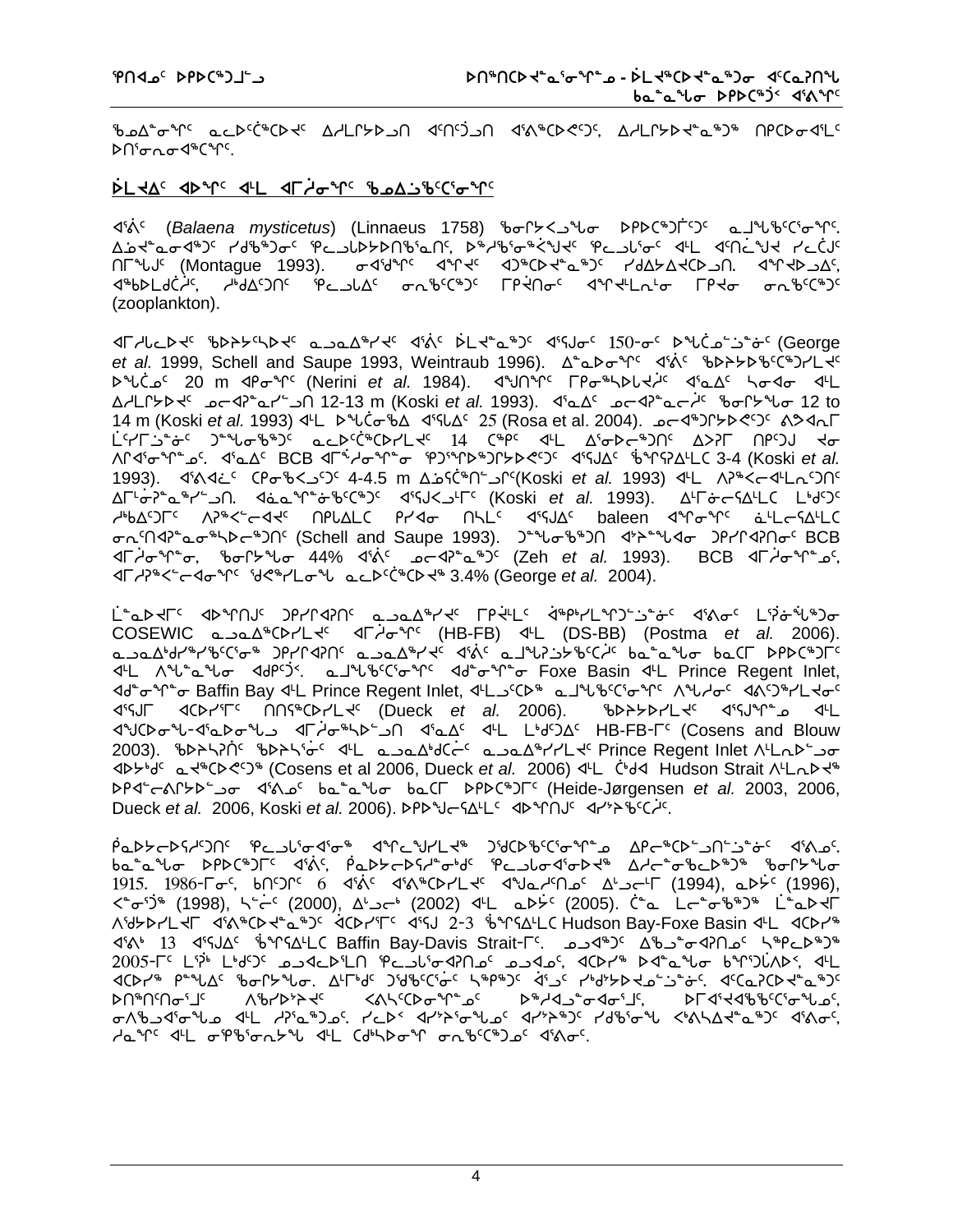## **ኦበჼበር**ኦ <del>\</del>\*๔'Ժ°\^`ഛ՟՟ የኦንԻ\'Ժჼ

b>h700 whote 2002-19, ADE acDCCDBJC dright-of batallschipPDCBjS. `x6rQWx6bs9lt x6vsmJk5 NMs5`b6bsJ5 7,309 (95% CI = 3,161-16,900) x3`=5 Eclipse Sound, Prince Regent Inlet 4L Gulf of Boothia 2002 (Cosens *et al. 2006).* C<sup>\*</sup>a. A/LChbhand wMw8NElis4 NMs5`b6bsJ5 vN8No`mzk5 srsb6`g2 xu`hiq8k5 Wcys0pMsq7m5 x3=i5 ba"a"lo-'Jo" PP"CS', CrDY'Y4" D'<"s" Foxe Basin.

**G**&YAT do the batal of PANG din a the theory of the constructions of the construction of the construction of the t Wz8Nzi srsb6`g2 x3=k5, g8zic6g6 xy0p6gi xu`hiq8i (Angliss x7m Lodge 2004, George *et al.* 2004) 3<sup>\$</sup>CD x<sup>6</sup> a<sup>\$</sup>) ba<sup>s</sup>a Level and Corge *et al.* (2004) ac A<sup>c</sup>CCD 5  $\Delta T$ <sub>2</sub><sup>5</sup> 45  $\sim$  3.4% (95% CI = 1.7%-5.0%)  $\Delta T$   $\Delta T$   $\Delta T$   $\Delta T$   $\Delta T$   $\Delta T$   $\Delta T$   $\Delta T$   $\Delta T$  $\Delta A$ LՐ≻<code>D</code>≻൨<code>Ib $\Delta A$ b $\Delta A$ s/Co $\Delta B$  $\Delta B$ </sup>  $\Delta C$  $\Delta B$  $\Delta C$ </code> لَ<sup>م</sup>مكة '*فلاد' فاقتلى بهرك*الكادلي المستقام الكاملية التابيرية المستقام (Alb neilpn4) Lodge 2004). Wade 4L Angliss (1997) A&bcbBJC 4% 4Mcnobb PJ POPDbCGoMo ⊲%`\

bai0 fr3is x3 paps-b61 that distorach that and the form of the sensists of the sensists of the sensists result Woodby 4L Botkin (1993) acbcc<sup>+</sup>CDd FPind<sup>e</sup>a<sup>\$</sup>C+C \$50 b50 p50 s45 cep\$neafc  $x_1x_2x_3$  x  $y_3x_4x_5$  x  $y_3x_5$  and  $x_6$   $x_7$   $x_8$   $x_9$   $x_1$   $x_2$   $x_3$   $x_4$   $x_5$   $x_6$   $x_7$   $x_8$   $x_9$   $x_1$   $x_2$   $x_3$   $x_4$   $x_5$   $x_6$   $x_7$   $x_8$   $x_9$   $x_1$   $x_2$   $x_3$   $x_4$   $x_5$   $x_6$   $x_7$   $x_8$  Davis Strait < 45'S" 1820-1911 < 45'S" LEAGEREARY 400-3000 < 45'S" x3=8ixc5bMs6t9lQ5, c5`tNs~MEJ8N6bq5 ciQ/zi 11,759-11,782 x3`=5. xg6gt5 x0pzi xg6bsJu5, bys/3Jx6 x3CAq8i 1860-1912 x3=Zh8Nst9lA NMs5`b6bsJ5 10-300 x3`=5, bcinabis de dont afors bont to 445-467 dins. aabscheen din to bons d'Alb-d'b'CLD"n<sup>e</sup> Composition of Albertan Askid Cavis Strait all 575 d'ais Cripbiled (Woodby) and Botkin 1993). Sb>Sherthol COSEWIC (2005) 40cbb3c 11,000 48.65 DS-BB 4F And 6 <sup>2</sup> 440-470 4'3<sup>°</sup> (インチ・マイコ イト・イール インテルトロン Foxe Basin), <sup>2</sup> しっしゅう هدله <sup>د</sup>(\*Cb and Botkin (1993).

 $x\rightarrow 9^\circ$ Cb infortable ibitio the text of the  $x\rightarrow 70\%$  data and the  $x\rightarrow 0^\circ$  d infort  $\sim 10\%$  by text by and  $x\rightarrow 0^\circ$ ზთՐ৮°სԺ<sup>с</sup>ጋ<sup>с</sup> 8,000 to 8,600 ব'ል<sup>c</sup>.

### **<u>{</mark><cep(yout**) {</u>

 $\text{MSE}$  , the cost of the construction  $\text{MSE}$  is the constraint  $\text{MSE}$  and  $\text{MSE}$ Δ/LՐ≻ϷϽΔ<sup>≈</sup>ҩ®Ͻ<sup>ϲ</sup> ϤϞͰ ϹΔΕΔ<sup>≈</sup>σ℠ႱҩϚ; ϤϜ*Ϟ*ϭ℠Ϛ ϤϾҩϿϹϷϞͼ ϹΔΕΔͿ΅ҩ℠ϚϽϚͺ ϤϾҩϿႶϽϤʹϞ on) من المكام المحامل المعاملة المحاملة المحامرة المحامرة المحامرة المحامرة المحامرة المحامرة المحامرة المحامرة<br>المحامل المحامل المحامرة المحامرة المحامرة المحامرة المحامرة المحامرة المحامرة المحامرة المحامرة المحامرة الم من حديقية المستمرين المجموع المجاهز المجاهز المجاهد المجاهزة المجاهزة المجاهزة. المجاهزة المجاهزة المجاهزة الم y<br>TCD< dr>>style="Styp"+C3"Prdo diDAo%MdodiLiUS/diDAo%MdodiMLiUS-ity 18.0° L<sup>+</sup>a %DPLYD%PS%.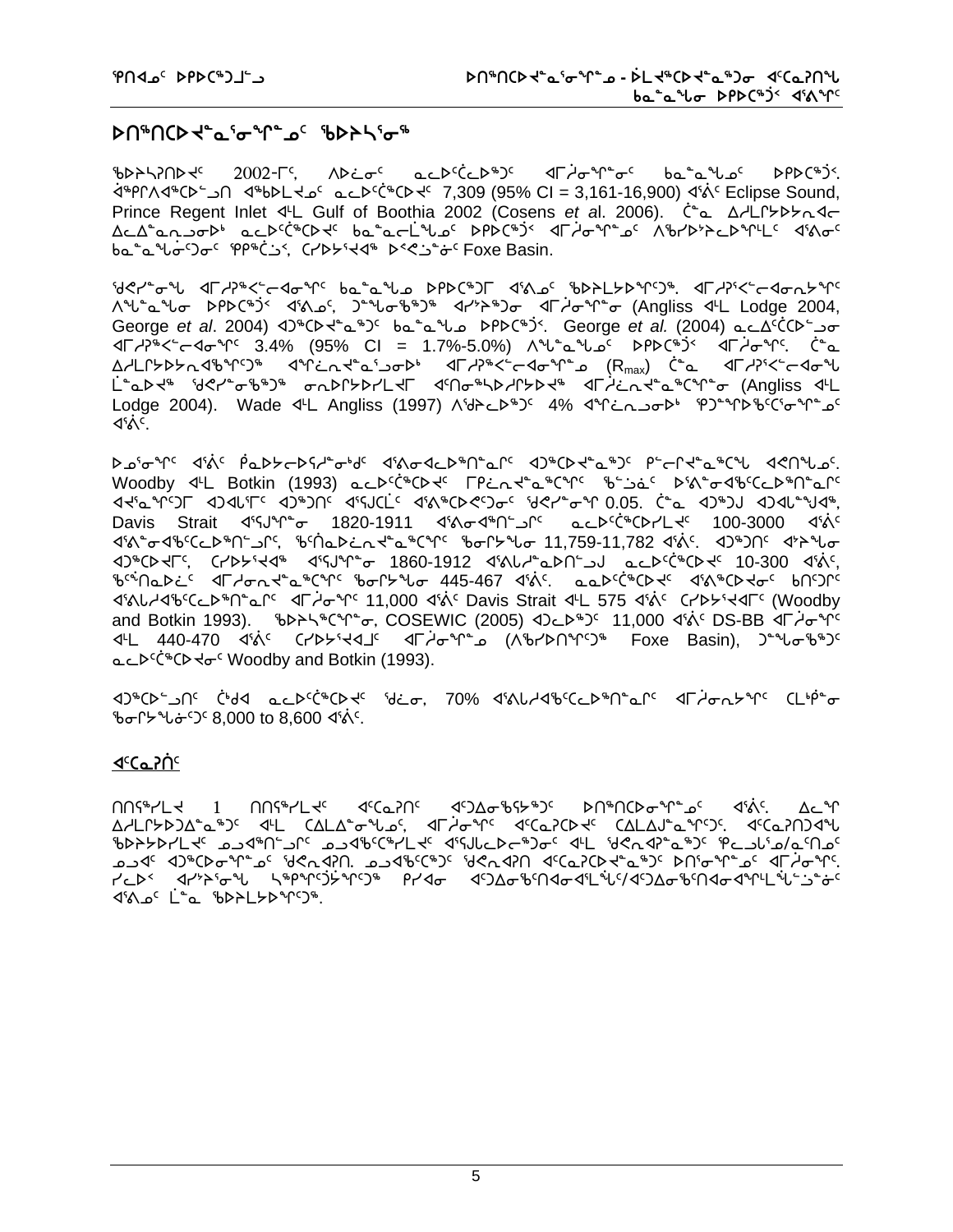$M$  $M$  $\gamma$  $L$  $<$  1. a  $\rightarrow$ a $\Delta$  $\rightarrow$  $\gamma$  $L$  $<$   $\prec$   $C$ a $\gamma$  $C$  $\rightarrow$  $C$  $\rightarrow$  $C$  $\rightarrow$  $C$  $\rightarrow$  $C$  $\rightarrow$  $C$  $\rightarrow$  $C$  $\rightarrow$  $C$  $\rightarrow$  $C$  $\rightarrow$  $C$  $\rightarrow$  $C$  $\rightarrow$  $C$ 

| ⊾′ ∉ხა პ                                       | C9, P4c    | <b>AYLLADAC</b>                                                                                                                                                                                                                                                     |
|------------------------------------------------|------------|---------------------------------------------------------------------------------------------------------------------------------------------------------------------------------------------------------------------------------------------------------------------|
| ΔLΔ՟ <b>⊂</b> Λ໊σ <sup>∢%</sup> ) <sup>%</sup> |            | ● ┌'⊂▷≦ ◁┌' <sup></sup> '≻`o <sup>_</sup> °U                                                                                                                                                                                                                        |
|                                                |            | $(4r^{\nu}r^{\nu})^{\nu}$ . The sumply of the state of $4r^{\nu}r^{\nu}$ and $4r^{\nu}r^{\nu}r^{\nu}$ and $4r^{\nu}r^{\nu}r^{\nu}r^{\nu}$                                                                                                                           |
|                                                |            | $(1/2^{k})^{k}$ and $(1/2^{k})^{k}$ and $(1/2^{k})^{k}$ and $(1/2^{k})^{k}$ and $(1/2^{k})^{k}$ and $(1/2^{k})^{k}$ and $(1/2^{k})^{k}$ and $(1/2^{k})^{k}$ and $(1/2^{k})^{k}$ and $(1/2^{k})^{k}$ and $(1/2^{k})^{k}$ and $(1/2^{k})^{k}$ and $(1/2^{k})^{k}$ and |
| <b>AYLLADA</b>                                 | °⊂®4ٺ •  • |                                                                                                                                                                                                                                                                     |
|                                                |            | • TAS < < مدار لا من الله من الله من الله من الله من الله من الله من الله من الله من الله من الله من الله من ا                                                                                                                                                      |
|                                                |            | (کامر2‰ت∆م&                                                                                                                                                                                                                                                         |
|                                                |            | ● ≻Ს∆ᡧ᠂ ₢ ᠊᠊ᢋ <i>ᡛ</i> ᡕᢗᢦᢗᢦᡅ <sub>ᡆ</sub>                                                                                                                                                                                                                          |
|                                                |            | ده $\gamma$ ده و $\gamma$                                                                                                                                                                                                                                           |
|                                                |            | • ∢்ச⊲⊾ஃ) (Brucella)                                                                                                                                                                                                                                                |
|                                                |            | ● しゅりょうろん                                                                                                                                                                                                                                                           |
|                                                |            | $\bullet$ $4^5$ $\Delta$ <sup>c</sup>                                                                                                                                                                                                                               |
|                                                |            | . PL Ji4d oc A> PCP Ac                                                                                                                                                                                                                                              |
|                                                |            |                                                                                                                                                                                                                                                                     |

#### *<u>a APCC+C+Lc VSFC+D+5C</u>*

ᢆᢘ᠊ᡪᡃᡑᢗᢗᡃᡑᢗ᠊ᢩᠰᢉ᠂᠂ᢉᢗᡃ᠍ᢦᠠᢋᡧ᠌ᡄ᠂᠂ᡏᢂᠴ᠖ᠴᠴ᠋ᡉ᠘᠋ᢞᢗᢂ᠘ᡩ᠑ᢞ᠂᠂ᡏᡫ᠂᠂᠑ᡝ᠘ᡊᠯᡗᡰᢗᢥᡗᡆ᠃ᠾ᠘ᡗᢃᡆᢣᡲ᠘᠅ᡁ<br>᠂᠕ᡃ᠘᠊᠇ᡅᢂᢠᢈ᠃ᠴ᠅ᠱ᠅᠅᠅ᡁ᠅᠘᠂᠂ᡘᡳ᠘ᠷ᠐ᢣ᠅ᢣ᠘ᢣ᠓ᢣ᠉ᢣ᠘ᢣᡗᢣ᠉᠘ᢣᠾ᠉ᢗᠻ᠅ᢧ᠅᠂ᠷ᠘ᢣᡁ **١**٢) مهر المحمد المالي المعلوم المعلم المعلم المعلم المعلمي المعلمي المعلمي المعلمي المعلمي المعلمي <u> ۹۳۵٬۴ ۹٬۲۹٬۴۴٬۸ میلادی به ۱۳۶۶٬۲۴۷٬۲۴۷٬۸ میلادی به ۱۳۶۸٬۲</u> ᡃᢅ᠍᠊ᡃb᠘᠋<sup>ᠲ</sup>ᢐᡶ᠋ᡕ᠂ᡋ᠇᠘ᢣᡃᡰᡪ᠋᠋ᡩᡳ᠈ᡗ᠖ᢧ᠖ᠰ᠀ᡁ᠘᠘᠈ᡤ᠖ᢣᡗᢋ᠉ᡗᠻ᠖ᢧᡗᡏᡵ᠕᠘᠘ᢣ᠅ᡉᡗᡉᠲ᠘᠘᠕ᡋ᠅᠘᠒᠕ <u><br>Ϥ</u>ͰϹ ͼϹ<sup>Ϟ</sup>ʹϭ·ϞͿͺͺͺͺͺͺϥϯ<sup>ϧ</sup>;ϡʹϧʹϾʹͼͻʹͻʹ;ͺͺͺͺͺͺϥ;ͻͱʹϥ·ϓͱϓ·ͻͼͺͺϧͼϥϧϥʹϧϥʹϧͼϓϹͺͺͺʹϯϤϹͺϪϭ·ϞͶͻͻͼϓϓϽͼ Basin (  $\tau^* \sigma / \tau \subset \Delta$ ), Roes Welcome Sound (  $\Lambda^L$ L  $\Lambda^B$ <sup>6</sup> ( $\Lambda^L$ L $\tau^*$ 54-MAL), ALC<sup>\$36</sup> (Isabella Bay) 4L 47°TC 6°T8)AC

(<ICT/PIAA), Prince Regent Inlet (<LA-PIAA), <L Hudson Strait (DPDbdc) ALADJN **WLQD Mdn-3-6' a deCD GO'.** 

#### َ°۳<sup>∗</sup>⊀٬∩۲مدے

ᡆᡄᢂᢗ᠅ᢗᢂ᠐ᢣᢋ᠉᠂ᠾᢂᢣᠾ᠘᠂ᡆᢂᢣᠾ<br>ᡆᡄᢂ᠐ᢣᢞᡁᢄ᠆ᢣ᠖ᢆ᠂ᠾ᠆ᡗᡳᢣᢂ᠂ᡆᢂᢣᠾ<br>ᡆᡄᢂ᠐ᡔᢞ᠕ᡛᢛ᠂ᢔᢂᢣᡌ᠅᠆ᡗᡆ᠅᠓ᠱ᠅ᠰ᠙ᡫ᠅᠕ᢣ᠕ᢣ᠐ᢞ᠓ᢞ᠓ᠱ᠓ᠰᡇ᠅ᡌ᠅ ৰ¢\*Ր⊀୮<sup>ϲ</sup> ৰাৎJ୮ ৰ¢Ϸ૮ჼ୮<sup>ϲ</sup> ለϷ¿՟ᡃJҩᡔᡃᢀ᠉᠂ҩ*ᡄ*Ϸ<sup>ϲ</sup>Ćơ·ͳ<sup>ϲ</sup> ৰ୮ᢣơ·ϒ໊ϭ; ৰ૮৺Ր՟ ჼႦϷჂኣንႶჼႦჼϭϷ⊀<del>՟</del> ᠑የሃՐ⊲ንႶ<sup>៲</sup>ᢣ ჼᢧჼ*ᢐ᠊*ᡪᢣ<sub>ჼ</sub>Ⴢ<sup>ᡕ</sup>᠂ᡕ᠆ᢥᠣ<sup>ᢌ</sup>ᡗ᠊ᢆᢛ

ᡏᠰ᠋ᠲ᠗ᢣᢂ᠆ᡁᢞᠾ᠆ᡗᡰ᠕᠂᠕ᡒᢆᠾᢂ᠘ᢣᡏ᠂ᡩᢂᠴ᠀᠂ᢔᡗᢣᢞᠾᢂᠾ᠆ᡁᢝᠾᢄᡗᡉ אך איך האריך האריך האריך האריך האריך לא האריך לא האריך האריך.<br>אך איך האריך האריך האריך האריך האריך לא האריך לא האריך האריך האריך האריך האריך האריך האריך האריך האריך. ᡏᡏ*ᡎ*ᠣᠰ᠆ᢐ᠂᠘ᢣᡌᢑᢂᡪᡏ᠑ᡪ᠆ᢄᢣᡳᢂᢣᢂᡁᢃ᠂᠓ᡔᡏᡳ᠉ᡛᡵᢥ᠉ᡫᡗᢣ᠅᠐᠐ᢒᡰ᠀ᠾᢣᠾ᠉ᠾ DPDC&JS BDAS&CDGadES deMaSaIL&C.

6

MS\$CDYLKoc DLKoc d4L d4L AchnYDYLK\$ DLKAC aK\$CDYnd8cLnSC DN\$NSNoSJC DSR10c bedjeCord+)o <'aCD+ PL+0'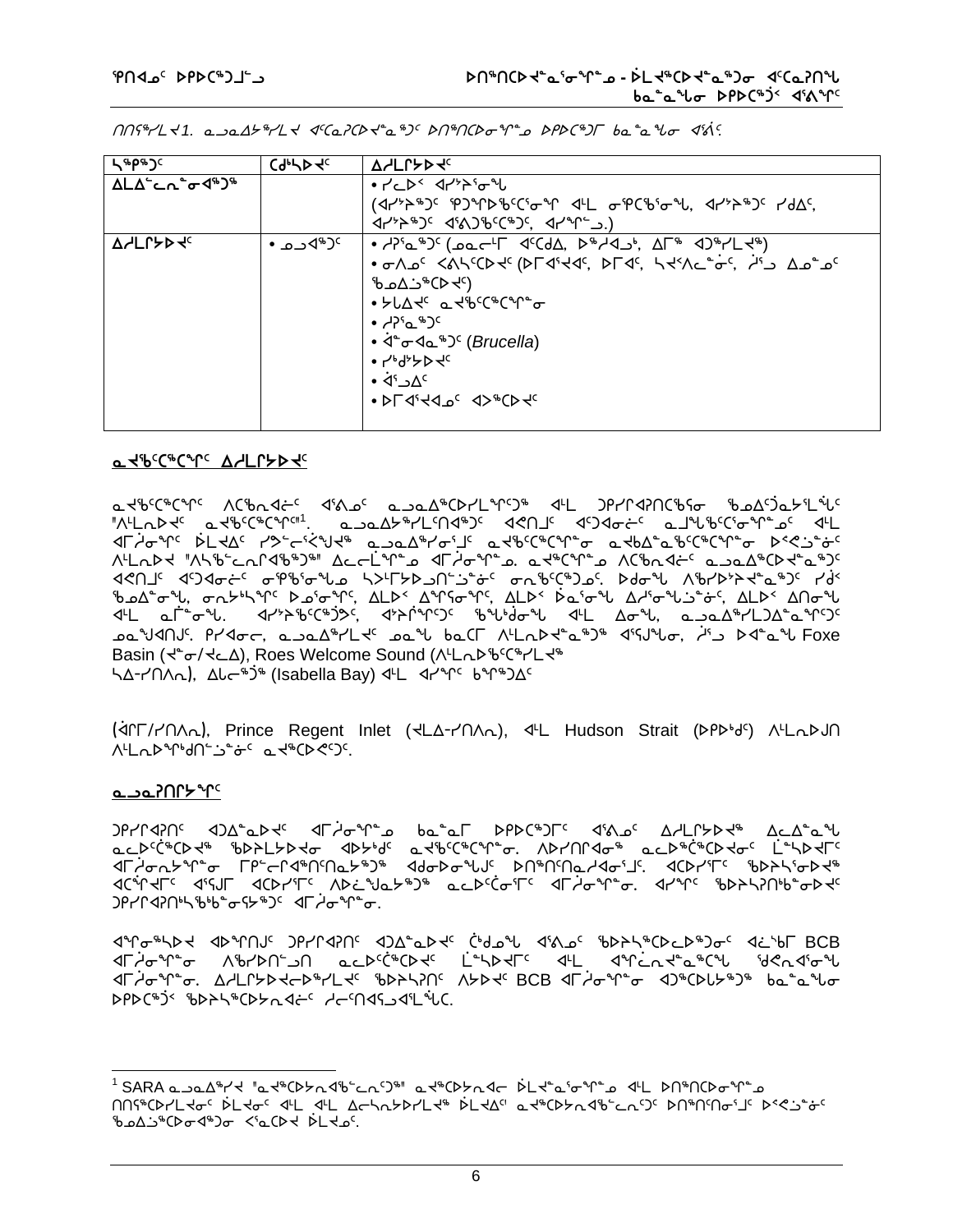ᢞᡳᡱ᠋ᠵᡏ᠑ᡉ᠂᠗ᠱᠾ᠆ᡆᠾ᠌ᡳᠾ᠌ᡳᠾ᠌ᡏᠾ᠅ᠾ᠅ᠾᢓᡳᢠᠾᢂᡁ᠘ᡓᠾ᠅ᠾᡸᠾ᠗᠂ᠾ᠅ᠾ᠅᠗ᢣᠾ᠅ᠾ᠅ᠾ᠅ᡁ᠅ᡁ᠅ᡁ᠅ᡁ᠅ᡁ᠅ᡁ᠅ᡁ᠅ᡁ᠅ᡁ᠅ᡁ᠅ᡁ᠅ ᡏᡝᡐ᠍ᡃᢗᢂ᠋ᢗᡄᢂᢃᠣᢇᠾ᠓ᢚᡪ᠘ᡕᡇ᠌᠂ᡕᡌ᠇᠌᠅᠐ᢞ᠑ᡴ᠂᠘ᢣ᠘ᡗᢣᢂᢣᡆ᠂᠂ᡏᡏ᠂ᡇᢞᡗ᠊ᢐ᠂᠂ᡆᡄᢂᢗᢠᢆᢗᢂ᠑᠘ᡱᡉ᠉ᢃ ∩د'¢c≻طےء Bayesian ∩د1⁄ ᡏ᠈ᠡ᠔ᡃ<sup>᠉</sup>᠘᠂ᡆ᠉ᡤ᠅ᡉ᠂ᡆᡄ᠘ᢄᢄᢠᢗᢂᢣᡆ

## ഛააააუაა

ba<sup>\*</sup>al PPDC<sup>\$</sup>)r<sup>c</sup> ∆ᢣᡄ<sup>᠌᠌</sup>᠓᠆᠘ᢣ᠕ᡒᡏ᠖ᢐᢂᢐᢂ᠗ᢣᡈᠲ᠉ᡉᡗᢣ᠉ᡁᠣ᠂᠂᠒᠑ᡗᢃ ⊲ৰ্ক্ষ ⊲⊏∠≁≁∿ ⊲୮ᢣᠣ᠊ᡃᢡ ᢂᠪᢆᢁᢍᢩ᠉ᠪᢄ᠂ᡘᡬᢦᡏ**᠉**ᢉ᠅᠗ᢀ ەھ (1993- 4℃)<sup>נ</sup> (DIAND 1993), ∆ە∆<sup>د</sup> ∧ל *ھە*  $\begin{array}{cccccccccccccc} \triangleright & \multicolumn{4}{c|}{\bullet} & \multicolumn{4}{c|}{\bullet} & \multicolumn{4}{c|}{\bullet} & \multicolumn{4}{c|}{\bullet} & \multicolumn{4}{c|}{\bullet} & \multicolumn{4}{c|}{\bullet} & \multicolumn{4}{c|}{\bullet} & \multicolumn{4}{c|}{\bullet} & \multicolumn{4}{c|}{\bullet} & \multicolumn{4}{c|}{\bullet} & \multicolumn{4}{c|}{\bullet} & \multicolumn{4}{c|}{\bullet} & \multicolumn{4}{c|}{\bullet} & \multicolumn{4}{c|}{\bullet} & \multicolumn{4}{c|$  $45.4\%$   $(15.4\%)(1.4\%)$   $(15.4\%)(1.4\%)$ 

# **JPYPERIC ASDES**

- Angliss, R.P. and K.L. Lodge. 2004. Alaska marine mammal stock assessments, 2003. U.S. Dep. Commer., NOAA Tech. Memo. NMFSAFSC-144, 230 pp.
- Alvarez-Flores, C.M. 2006. Evaluating the effect of alternate harvest scenarios on the recovery of bowhead whales, Balaena mysticetus, in the eastern Canadian Arctic. DFO Can. Sci. Advis, Sec. Res. Doc. 2006/054.
- Cosens, S.E. and A. Blouw. 2003. Size- and Age-class segregation of bowhead whales summering in northern Foxe Basin: A photogrammetric analysis. Marine Mammal Science 19: 284-296.
- Cosens, S.E., H. Cleator, P. Richard. 2006. Numbers of bowhead whales (Balaena mysticetus) in the eastern Canadian Arctic, based on aerial surveys in August 2002, 2003 and 2004. DFO Can. Sci. Advis. Sec. Res. Doc. 2006/052.
- COSEWIC. 2005. COSEWIC assessment and update status report on the bowhead whale Balaena mysticetus in Canada. Committee on the Status of Endangered Wildlife in Canada. Ottawa. Viii + 51 pp.
- DIAND. 1993. Agreement between the Inuit of the Nunavut settlement area and her Majesty the Queen in right of Canada. Ottawa: DIAND and Tungavik. 282 pp.
- DFO, 2005. Recovery potential assessment of Cumberland Sound, Ungava Bay, Eastern Hudson Bay and St. Lawrence beluga populations (Delphinapterus leucas). DFO Can. Sci. Advis, Sec. Sci. Advis, Rep. 2005/036.
- DFO, 2005b. Proceedings of the meeting on recovery potential assessment of Cumberland Sound, Ungava Bay, Eastern Hudson Bay and St. Lawrence beluga populations (Delphinapterus leucas); April 5-7, 2005. DFO Can. Sci. Advis. Sec. Proceed. Ser. 2005/011.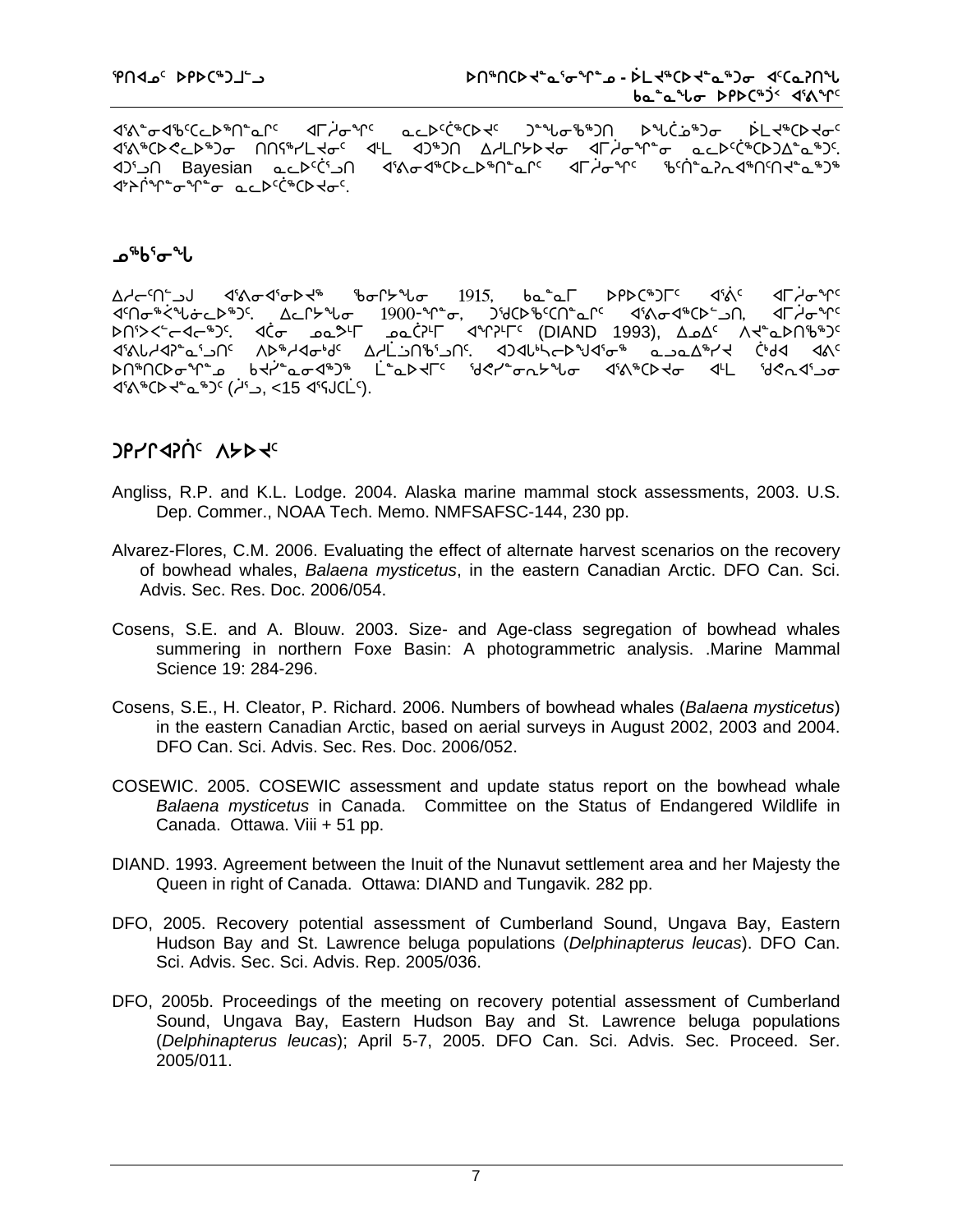- Dueck, L.P. and P. Richard. 2006. Assessment of the recovery potential of the eastern Canadian Arctic bowhead whale population by deterministic projections with a modified logistic growth model. DFO Can. Sci. Advis. Sec. Res. Doc. 2006/053.
- Dueck, L.P., M.P. Heide-Jørgensen, M.V. Jensen, and L.D. Postma. 2006. Update on investigations of bowhead whale (*Balaena mysticetus*) movements in the eastern Arctic, 2003-2005, based on satellite-linked telemetry. DFO Can. Sci. Advis. Sec. Res. Doc. 2006/050.
- George, J.C., J. Bada, J. Zeh, L. Scott, S.E. Brown, T. O'Hara, and R. Suydam. 1999. Age and growth estimates of bowhead whales (*Balaena mysticetus*) via aspartic acid racemization. Can. J. Zool. 77: 571-580.
- George, J.C., J. Zeh, R. Suydam, and C. Clark. 2004. Abundance and population trend (1978- 2001) of western Arctic bowhead whales surveyed near Barrow, Alaska. Mar. Mamm. Sci. 20(4):755-773.
- Gerrodette, T. 1993. Trends: software for a power analysis of linear regression. Wildlife Society Bulletin 21:515-516.
- Heide-Jørgensen*,* M.P., K.L. Laidre, Ø. Wiig, M.V. Jensen, L. Dueck, L.D. Maiers, H.C. Schmidt and R.C. Hobbs. 2003. From Greenland to Canada in ten days: tracks of bowhead whales, *Balaena mysticetus*, across Baffin Bay. Arctic 56(1):21-31.
- Heide-Jørgensen*,* M.P., K.L. Laidre, M.V. Jensen, L. Dueck, L.D. Postma. 2006. Dissolving stock discreteness with satellite tracking: bowhead whales in Baffin Bay. Mar. Mamm. Sci. 22(1): 34-45.
- Koski, W.R., R A. Davis, G.W. Miller and D.E. Withrow. 1993. In J.J. Burns, J.J. Montague, and C.J. Cowles (Editors), The bowhead whale, p. 239-274. Soc. Mar. Mamm. Spec. Publ. 2.
- Koski, W.R., M.P. Heide-Jørgensen, K.L. Laidre. 2006. Winter abundance of bowhead whales, *Balaena mysticetus*, in the Hudson Strait, March 1981. J. Cetacean Res. Manage. 8(2): 139-144.
- Montague, J.J. 1993. Introduction. In J.J. Burns, J.J. Montague, and C.J. Cowles (Editors), The bowhead whale, p. 1-21. Soc. Mar. Mamm. Spec. Publ. 2.
- Nerini, M.K., H. W. Braham, W.M. Marquette, and D.J. Rugh. 1984. Life history of the bowhead whale (Mammalia, Cetacea). J. Zool. (London) 204: 443-468.
- Postma, L.D., L.P. Dueck, M.P. Heide-Jørgensen, and S.E. Cosens*.* 2006. Molecular genetic support of a single population of bowhead whales (*Balaena mysticetus*) in Eastern Canadian Arctic and Western Greenland waters. DFO Can. Sci. Advis. Sec. Res. Doc. 2006/051.
- Rosa, C., J.C. George, J. Zeh, O. Botta, M. Zauscher, J. Bada and T.M. O'Hara. 2004. Update on age estimation of bowhead whales (*Balaena mysticetus*) using asparic acid racemization. IWC/SC/56/BRG6.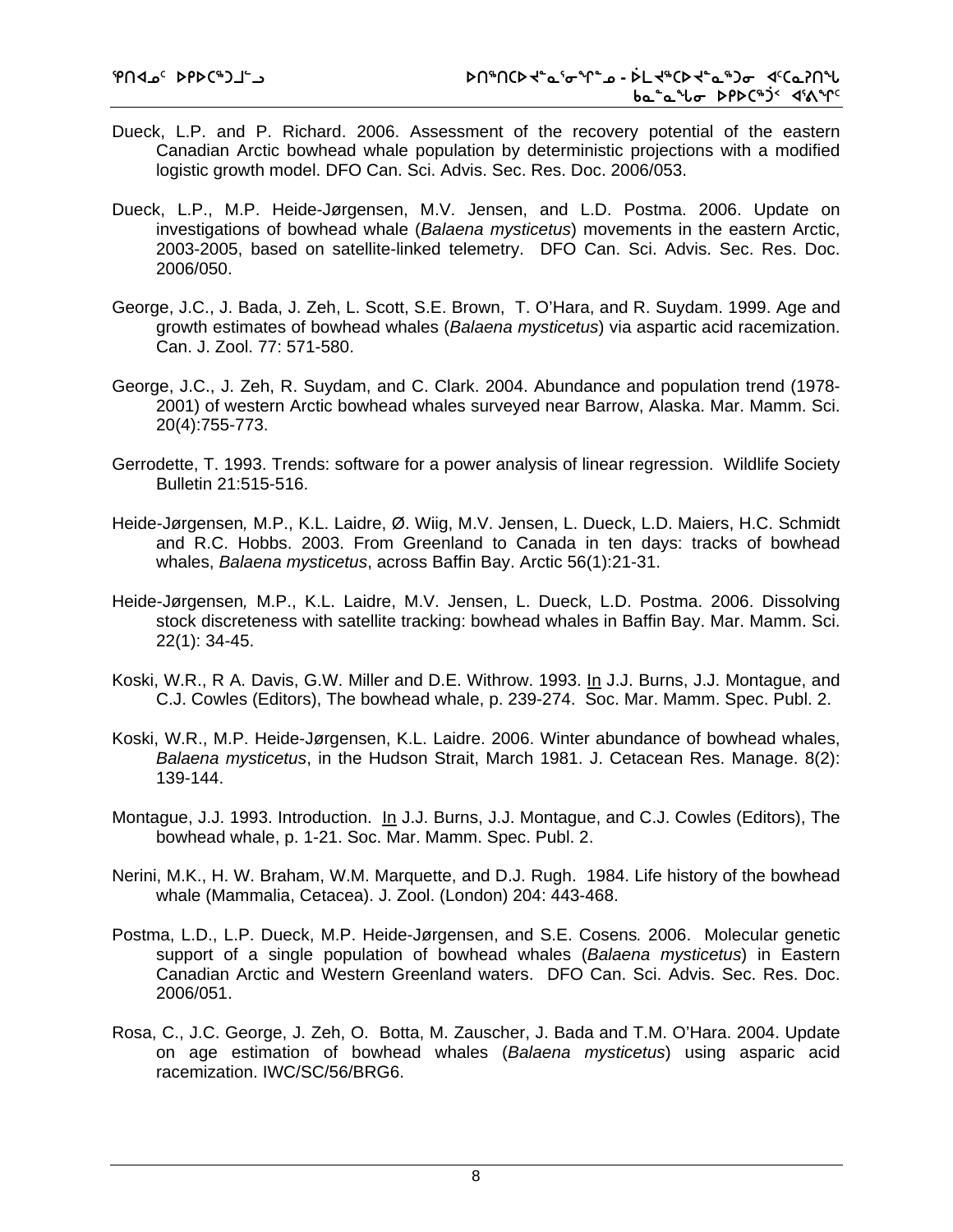- Schell, D.M. and S.M. Saupe. 1993. In J.J. Burns, J.J. Montague, and C.J. Cowles (Editors), The bowhead whale, p. 491-509. Soc. Mar. Mamm. Spec. Publ. 2.
- Wade, P.R., and R. Angliss. 1997. Guidelines for assessing marine mammal stocks: report of the GAMMS workshop April 3-5, 1996, Seattle, Washington. U.S. Dep. Commer., NOAA Tech. Memo. NMFS-OPR-12, 93 pp.
- Weintraub, B. 1996. Harpoon blades point to long-lived whales (March Geographica). National Geographic Society, 1145 17<sup>th</sup> St. NW, Washington, D.C. 20036.
- Woodby, D.A., and D.B. Botkin. 1993. Stock sizes prior to commercial whaling. In J.J. Burns, J.J. Montague, and C.J. Cowles (Editors), The bowhead whale, p. 387-407. Soc. Mar. Mamm. Spec. Publ. 2.
- Zeh, J.E., C.W. Clark, J.C. George, D. Withrow, G.M. Carroll, and W.R. Koski. 1993. In J.J. Burns, J.J. Montague, and C.J. Cowles (Editors), The bowhead whale, p. 409-489. Soc. Mar. Mamm. Spec. Publ. 2.